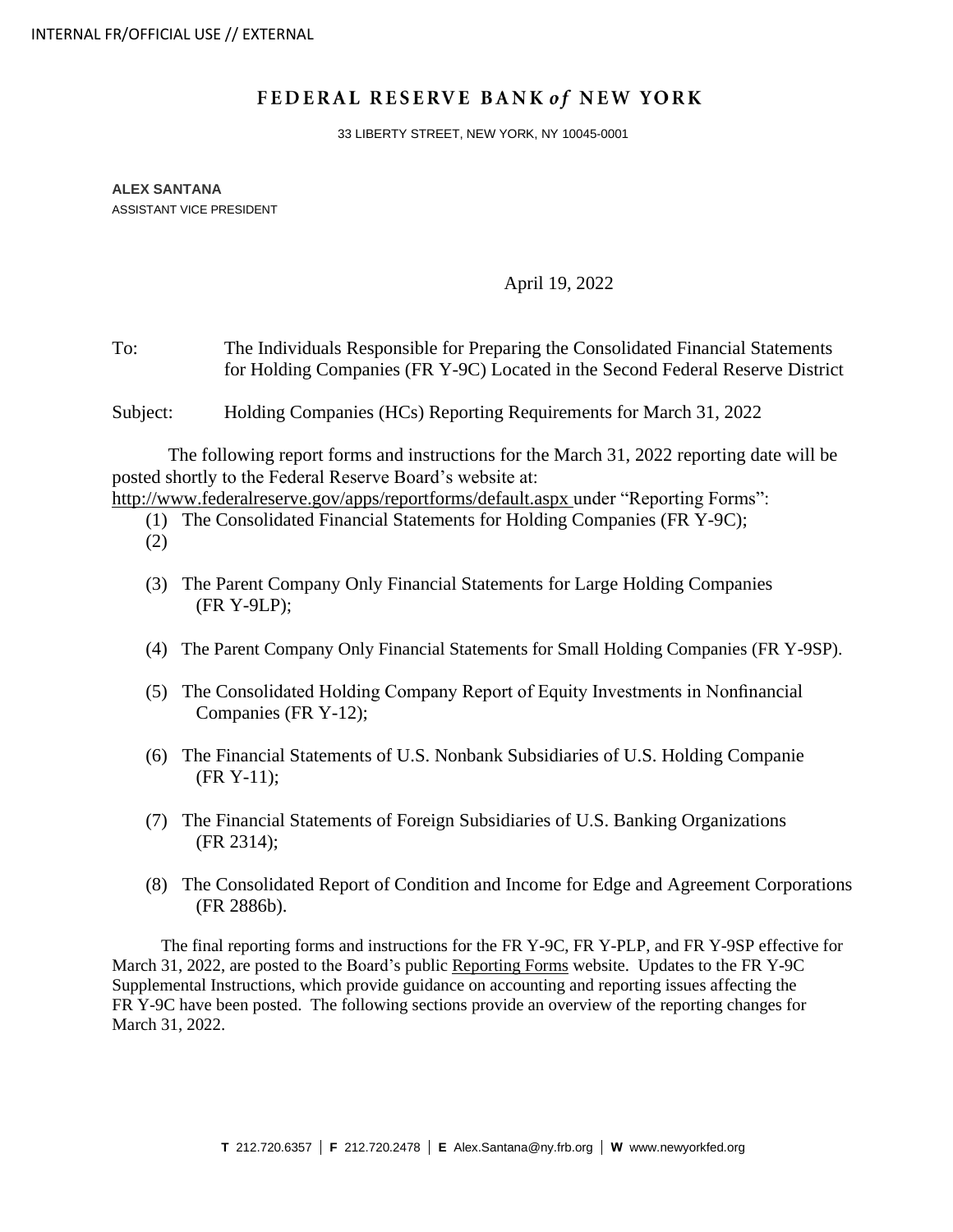#### FR Y-9C and FR Y-9SP and FR Y-9LP

On March 28, FASB issued ASU No. 2022-01, "Derivatives and Hedging (Topic 815): Fair Value Hedging – Portfolio Layer Method". For institutions that have adopted Accounting Standards Update (ASU 2022-01) "Derivatives and Hedging (Topic 815): Fair Value Hedging— Portfolio Layer Method", the supplemental instructions topic "Accounting for Hedging Activities" was expanded in the March 2022 Supplemental Instructions. This entry provides guidance for Holding Companies that early adopt this standard in the FR Y-9C for the March 31, 2022, report date.

For institutions that have adopted Accounting Standards Update (ASU 2022-02), "Financial Instruments - Credit Losses (Topic 326): Troubled Debt Restructurings and Vintage Disclosures," a new topic, "Accounting for Loan Modifications to Borrowers Experiencing Financial Difficulties," has been added to the March 2022 Supplemental Instructions. This entry provides guidance on how an institution should report its loan modifications to borrowers experiencing financial difficulties in the FR Y-9C for the March 31, 2022, report date.

The FR Y-9C instructions and form were revised to remove references to the "Temporary Adjustment to the Measurement Date for Certain Total Asset Thresholds in the FR Y-9C Reports," which expired at the end of 2021. Holding Companies are reminded that they should use total consolidated assets as of the June 30, 2021, report date, in determining their FR Y-9 reporting requirements. The June 30, 2021, report date, should also be used in determining whether a Holding Company has crossed certain total asset thresholds that require additional data items to be reported in its FR Y-9C for report dates in calendar year 2022.

In addition, the FR Y-9C instructions and form were revised to remove references to Paycheck Protection Program/Paycheck Protection Program Liquidity Facility (PPP/PPPLF) items, 4013 modifications, and Standardized Approach-Counterparty Credit Risk early adoption. The FR Y-9C instructions were also revised to align the Community Bank Leverage Ratio (CBLR) grace period language with current criteria. Finally, FR Y-9C instructions were updated to provide guidance on the reporting of Freddie Mac Q-K security instruments.

Effective March 31, 2022, the FR Y-9LP and FR Y-9SP instructions were updated to clarify the reporting of goodwill resulting from a bargain purchase transaction.

#### *Reports Submission*

Holding companies filing the FR Y-9 reports (FR Y-9C, FR Y-9LP, and FR Y-9SP) are required to submit each report electronically. Holding companies must maintain in their files a manually signed and attested printout of the data submitted. The cover page of the Reserve Bank supplied report forms should be used to fulfill the signature and attestation requirement and this page should be attached to the printout placed in the bank holding company's files.

If you complete the preparation, editing, and review of your report(s) before the submission deadline, please file the report(s) immediately rather than waiting. Early submission provides for additional time for your institution to become accustomed with the new enhanced electronic submission process, and aids the Federal Reserve in the editing, review, and analysis of the reports. If you later find certain information needs to be revised, please make the appropriate changes to your report and promptly submit the revised data.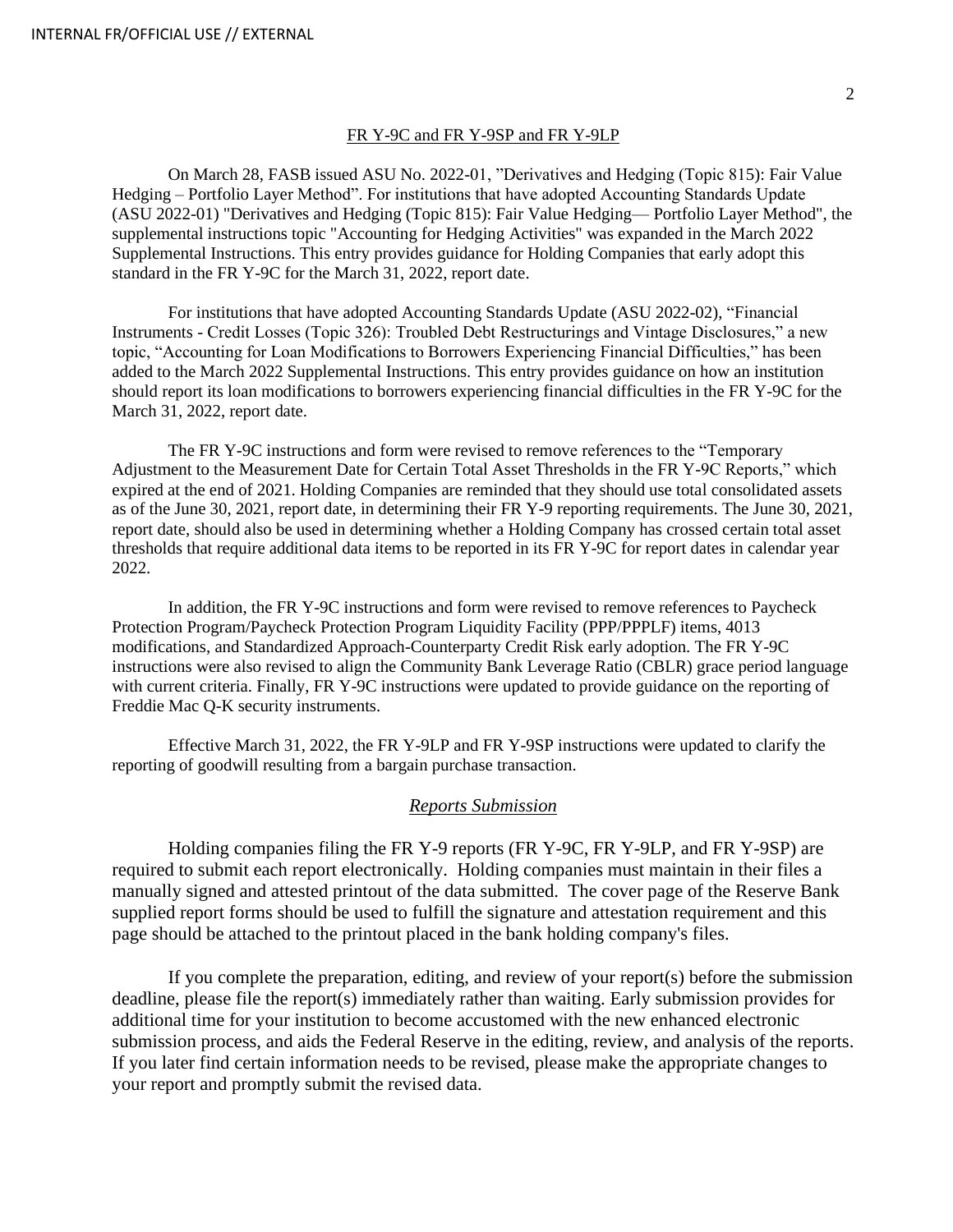The Federal Reserve developed Reporting Central to enhance the overall reporting functionality of the Federal Reserve Banks' data collection and processing activities. These enhancements will allow for a more secure, technically advanced, and efficient system that will encompass a single point of entry for electronic submission and file uploads. Financial and nonfinancial institutions will access Reporting Central via the FedLine® Web Access Solutions site to submit reports and gain access to electronic reporting applications, report forms, and instructions. The [Reporting Central application](https://www.frbservices.org/central-bank/reporting-central/) can be accessed for additional information including an online resource center. If you have any questions regarding Reporting Central, please contact your Reporting and Reserves District Contact.

## *Confidentiality*

One aspect of the transition to Reporting Central necessitates the Federal Reserve to modify its internal procedures for handling confidentiality requests for those holding companies that submit data electronically. Generally, individual respondent data collected on the FR Y-9C and FR Y-9LP are made readily available on the [National Information Center](https://www.ffiec.gov/NPW) public website and the FR Y-9ES, FR 2314/S, FR 2886, FR Y-11/S and FR Y-12 reports are available to the public upon request on an individual basis. All data are published, with the exception of items deemed confidential per the report's instructions, unless the individual holding company from which the data were collected has been granted confidential treatment or has a request pending. A holding company may request confidential treatment for the entire report or for specific items on the report. To better facilitate confidentiality requests and ensure the data are properly handled during the review of the request, the Federal Reserve strongly encourages institutions that are of the opinion that disclosure of certain commercial or financial information in the report would likely result in substantial harm to its (or its subsidiaries') competitive position or that disclosure of the submitted personal information would result in unwarranted invasion of personal privacy to:

- (1) Notify their Reserve Bank of their intent to request confidential treatment in advance of the written request and
- (2) Send the confidentiality request in writing prior to data submission

**Note:** The information referenced above pertains to the existing manual process for submitting confidentiality requests for series without the confidentiality checkbox on the cover page. For institutions that do not submit data electronically, written requests for confidentiality may be provided concurrently with the paper submission of the report. For regulatory reports that contain the confidentiality check box, supervised institutions that request confidential treatment are encouraged to submit their written justification for the request through Reporting Central.

For more information on confidentiality requests, please see the specific report General Instructions. The final notice to add the confidentiality check box to the front page of the FR Y-9C, FR Y-9LP, FR Y-9SP, FR 2314/S, FR Y-11/S, FR 2886b and FR Y-12 forms was published in the [Federal Register.](http://www.gpo.gov/fdsys/pkg/FR-2015-08-28/pdf/2015-21367.pdf)<sup>1</sup> For regulatory reports that contain the confidentiality check boxes, the Reserve

<sup>1</sup> 80 FR 52282 (August 28, 2015)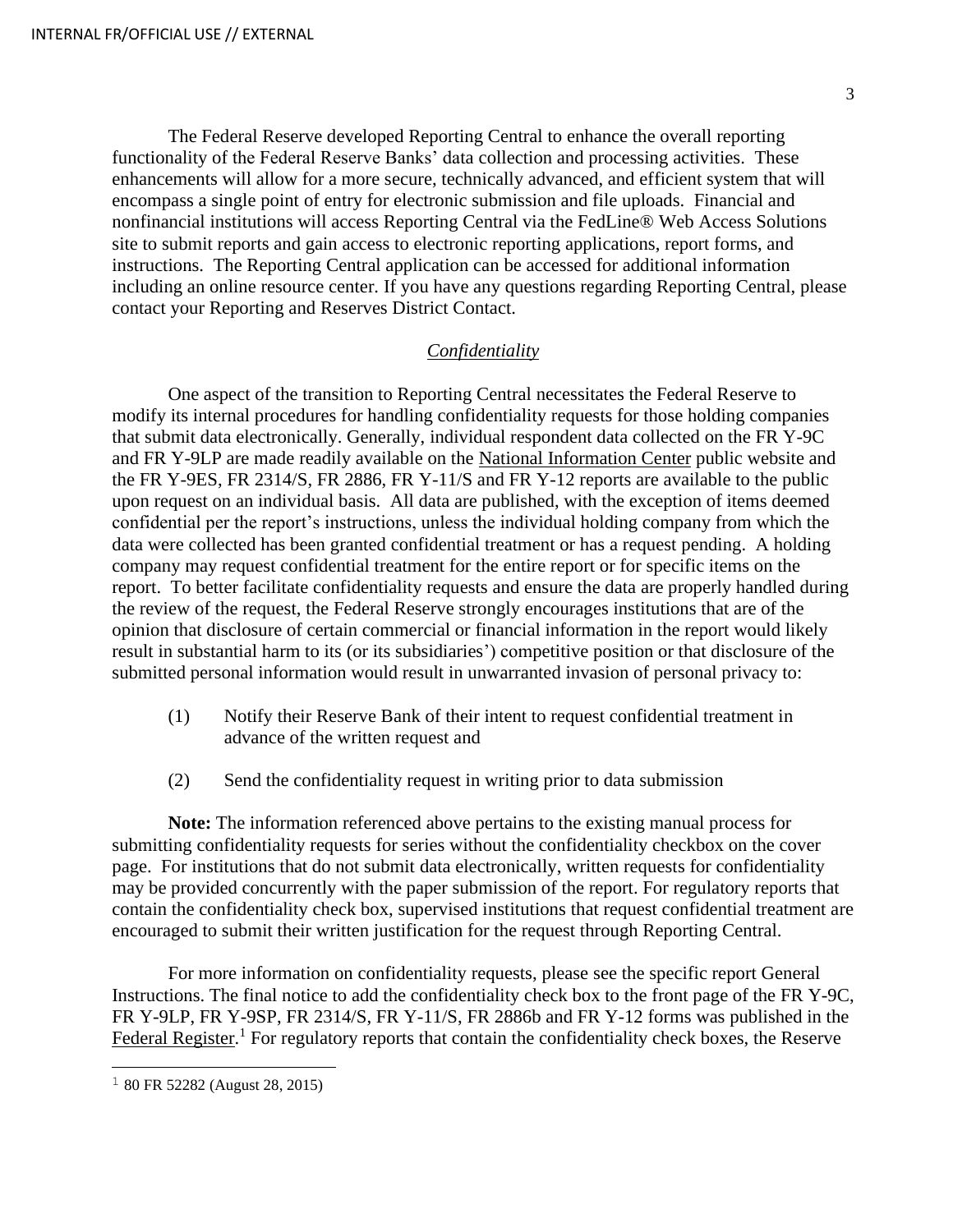Bank cannot fully consider the request for confidential treatment until the supervised institution provides an affirmative response to questions on the cover page and submits a legal justification for the request. The reported data will be available for public release until the supervised institution fulfills both requirements.

As mentioned above, the Federal Reserve publishes holding company FR Y-9 report submitted data to the [National Information Center.](https://www.ffiec.gov/NPW) Data is published on a flow basis within two days following receipt of a submission from the holding company, and updates are run nightly to capture any revisions subsequently submitted by the reporting institutions.

Holding companies may subscribe to the Federal Reserve Board e-mail notification service to receive alerts regarding report form and instruction updates at: [http://www.federalreserve.gov/reportforms/whats-new.htm.](http://www.federalreserve.gov/reportforms/whats-new.htm) These updates include changes related to proposed new and existing data collections and final reporting forms and instructions.

## **Reports Submission Deadlines**

The submission deadline for **FR 2886b** filers is Monday, May 2, 2022. Any **FR 2886b** reports received after 5:00 p.m. on May 2, 2022 will be considered late.

The submission deadline for **FR Y-9C** filers is Tuesday, May 10, 2022. Any **FR Y-9C** reports received after 5:00 p.m. on May 10, 2022 will be considered late.

The submission deadline for **FR Y-9LP** filers is Monday, May 16, 2022. Any **FR Y-9LP** reports received after 5:00 p.m. on May 16, 2022 will be considered late.

The submission deadline for **FR Y-12** filers is Monday, May 16, 2022. Any **FR Y-12/FR Y-12A** reports received after 5:00 p.m. on Monday, May 16, 2022 will be considered late.

The submission deadline for **FR Y-11** and **FR 2314** filers is Tuesday May 31, 2022. Any **FR Y-11** and **FR 2314** reports received after 5:00 p.m. on May 31, 2022 will be considered late.

The submission deadline for **FR Y-9ES** filers is Monday, August 1, 2022. Any **FR Y-9ES**  reports received after 5:00 p.m. on August 1, 2022 will be considered late.

If you are unable to electronically submit any of the above reports, please email a PDF of the report to [regulatory.reports@ny.frb.org.](mailto:regulatory.reports@ny.frb.org)

Questions regarding the submission of these reports should be addressed to Rob Braccia, Manager, at (212) 720-8540.

Questions regarding the capital adequacy guidelines should be directed to Heidi Kim in the Supervision Policy & Strategy Group at (212) 720-6480.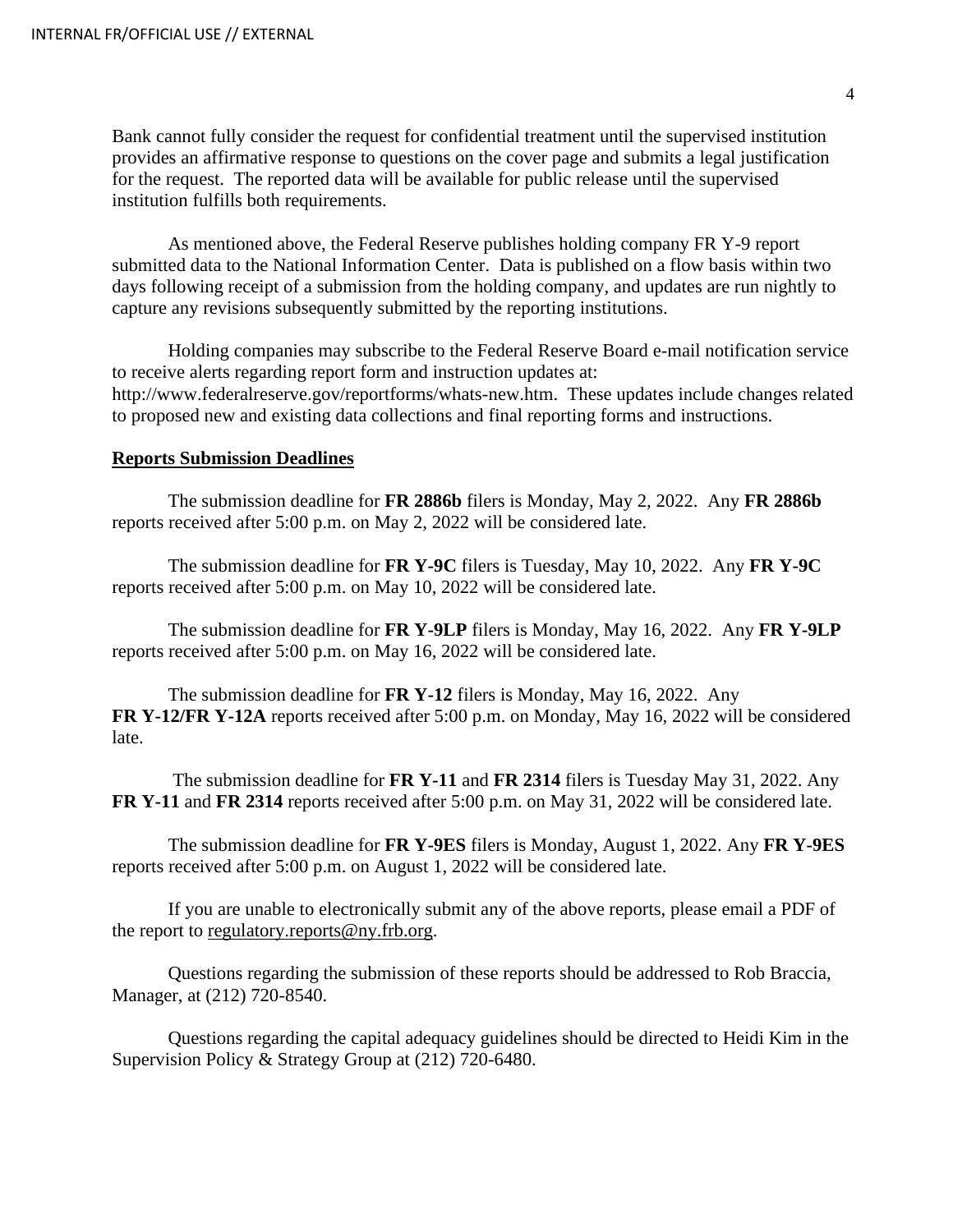Questions regarding the reporting requirements of all other reports should be addressed to Jessica Crawford-Eka, Manager, at (212) 720-5862.

Sincerely,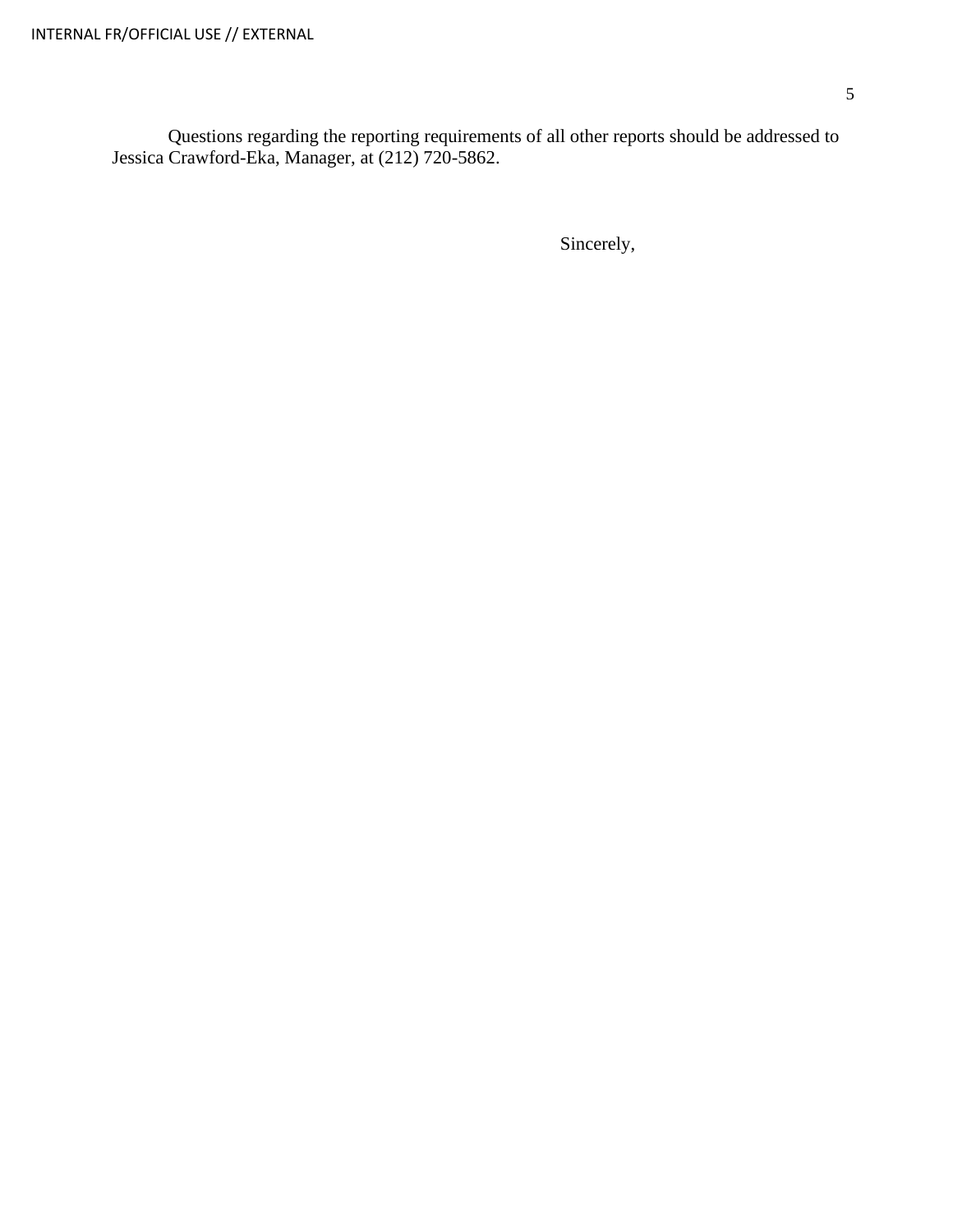**ATTACHMENT 1 LISTING OF REVISIONS**

### **ATTACHMENT 1 LISTING OF REVISIONS Revisions to the FR Y-9C for March 31, 2022**

Report form changes:

*(1)* Replaced temporary adjustment to the measurement date for certain total asset thresholds language with language directing measurement to be as of the prior June 30th. *a. Schedule HI, Income Statement,* FN 2, FN 6, memo FN 1

*b. Schedule HI-B, Charge Offs and Recoveries,* FN 2, memo part I FN 3

*c. Schedule HI-C, Disaggregated Allowance Data,* FN 2

*d. Schedule HC-B, Securities,* FN 3, memo FN 1

*e. Schedule HC-C, Loans,* FN 2, memo FN 1

*f. Schedule HC-D, Trading Assets and Liabilities,* FN 1

*g. Schedule HC-K, Quarterly Averages,* FN 3

*h. Schedule HC-L, Derivatives and Off-Balance Sheet Items,* FN 1

*i. Schedule HC-M, Memoranda,* FN 1

*j. Schedule HC-N, Nonaccruals,* FN 1, memo FN 1, memo FN 2

*k. Schedule HC-P, 1-4 Family Residential Mortgage,* FN 2

*l. Schedule HC-Q, 1-4 Assets and Liabilities at FV,* FN 2

m. *Schedule HC-R part I, Risk Weighted Assets,* FN 1

n. *Schedule HC-S, Servicing,* FN 1, FN 2, memo FN 2

o. *Schedule HC-V, Variable Interest Entities,* FN 2

*(2) Schedule HC-C, Loans,* Replaced static wording (December 31,2018) with dynamic wording (preceding December 31).

*(3) Schedule HC-C, Loans,* Removed line 16 Section 4013 items.

*(4) Schedule HC-M, Memoranda,* Removed line 25 PPP and PPPLF items.

*(5) Schedule HC-R part I, Regulatory Capital,* Removed FN 4 related to line 31b SA-CCR early adoption.

*(6) Schedule HC-R part I, Regulatory Capital,* Removed FN 1 related to line 32 and explicitly added criteria language to line 32.

### Instructions:

*(1) Schedule HI, Income Statement,* Added language to provide guidance on the reporting of debt security prepayment penalties.

*(2) Schedule HC-B, Securities,* added language to provide guidance on the reporting of Freddie Mac Q-K security instruments.

*(3)* Removed 4013 modification items. *a. General instructions, Confidentiality b. HC-C, Loans* 

*(4) Schedule HC-M, Memoranda, removed PPP and PPPLF language.* 

*(5) Schedule HC-R, Regulatory Capital,* revised SA-CCR checkbox language.

*(6) Schedule HC-R, Regulatory Capital,* updated CBLR grace period language to align with current criteria.